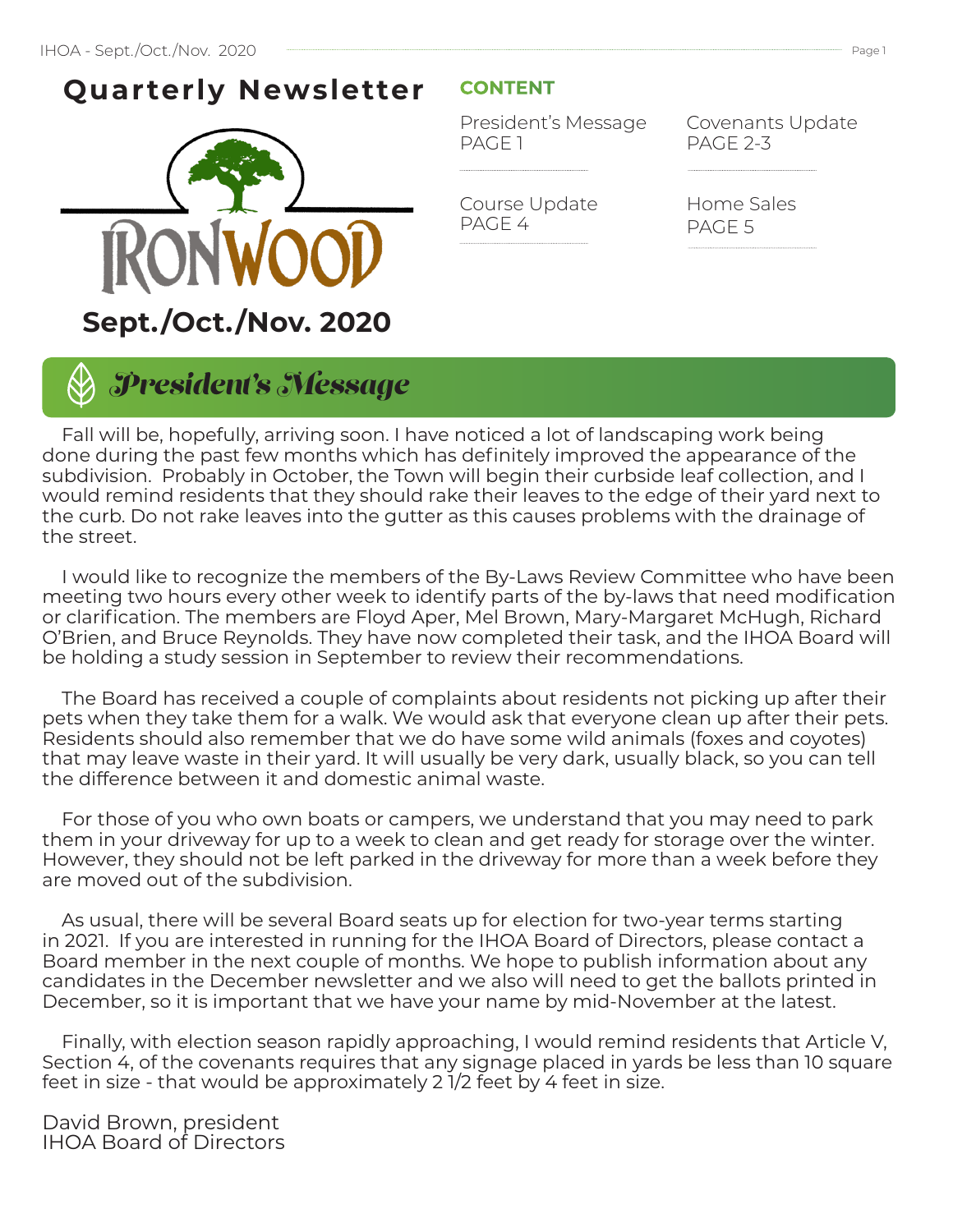

# *Covenants and Town Ordinances*

 During the past several months, the Town and IHOA Board have been gracious to homeowners regarding subdivision covenants and/or Town ordinances. Everyone understands how our lives have been disrupted and the necessity to allow time for homeowners to adjust to different patterns of life on a temporary basis. We now need to get specific tasks completed in a timely manner. The Board is appreciative of all the contacts and questions related to the covenants of the subdivision.

 Outside parking of boats, enclosed or flatbed trailers, campers, motor homes, and yard equipment is not permitted in the subdivision. If parked in the subdivision, they must be stored in an enclosed structure (garage). See Covenant Article V, Section 17. Parking them in the driveway for the week or weekend is not acceptable. The Board appreciates notifications from homeowners who have parked their recreational vehicles in driveways while completing "temporary repair/seasonal work".

 Bins of all kinds are to be placed in appropriate areas concealed from public view. Those properties boarding the golf course likely need to place them in the garage. Placing them in the landscaping between bushes or behind trees is not acceptable. Covenant Article V, Section 7.

 Ironwood covenants also address the repair of residences plus the maintenance of the yard. Now is the time to take a good look at your property and analyze the condition of the structure and the property. Take a look at the yard and the house – grass condition, tall weeds, unused recreational equipment (trampolines, climbing forts), dead trees or tree trimming needs, moss/mold growing on the sides, window and screen condition, chipped or peeling siding…. Fall is the time to complete some of these tasks. Thank you for doing your part in keeping Ironwood a visually appealing place to live!

 Questions or concerns about any covenants can be directed to any Board member through phone or email. All contact information is listed in the newsletter and on the website.

#### *A Note of Thanks*  $\bigcircledR$

Hi all,

 Just want to thank everyone who have dropped off food for the food pantry. For all our new residents we have a drop off box at the Ironwood golf course clubhouse right inside the front door between the men's and women's bathroom for food drop off which we then take to the Mid-West food bank. They are always very grateful to the Ironwood residents so thanks again and keep up the great work.

Linda Rheeling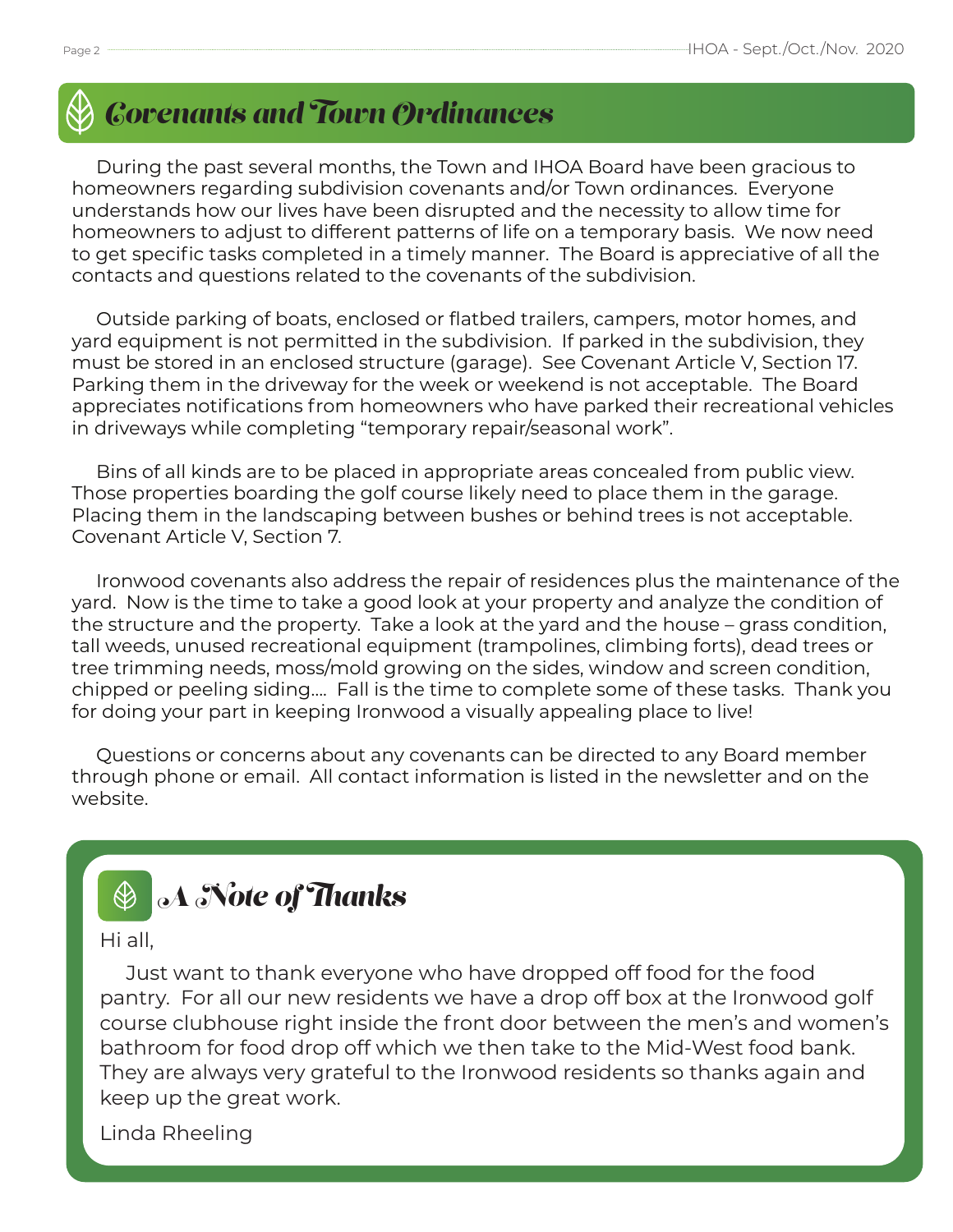

Leaves and other landscape waste (organic yard or garden waste) are collected curbside on collection day usually between April and December. The waste must be in open paper leaf bags, open cans, or in a Town issued landscape waste cart. Filled plastic/garbage bags will **not** be picked up. Items not accepted as landscape waste are:

- Sticks. (Those should be placed in a loose pile behind the curb with other brush.)
- Dirt and sod.
- Grass clippings.
- Non-organic or woody materials.

 It won't be long when the rakes are out to gather the leaves and prepare the lawns for the cooler months. Vacuum leaf collection starts mid to late October and continues for about 7 to 8 weeks. Be reminded:

- Leaves are **not** to be placed in the street. Leaves left in the street block storm water inlets and can cause flooding.
- Remove sticks and other items from the leaf pile.
- Collection will typically occur 3 to 5 times during the fall collection season and the time between collections may be as long as 3 weeks during heavy leaf fall. Be patient.
- Open burning in the Town of Normal is prohibited.

 Grass clippings. As you continue to mow in these last warmer months, you are reminded grass clippings should **not** be blown into the street because of the Town sewer inlets. Debris in the sewer system can cause flooding. If you mow your clippings into the street, sweep them up and dispose at the Town Landscape Waste Drop Site on Warriner Street in Normal. It is open 24/7. Dirt, sod, and grass clippings are accepted along with vegetation.

 Any questions about waste collection, recycling, sewers, and snowplowing can be answered by the Public Works Services department at www.normal.org/ publicworks or (309) 454 - 9571.

#### *Important Safety Reminder*  $\bigcircled{\!\!\:\!\!\! \infty}$

With local school districts holding virtual lessons and many families working from home, there may be more outdoor activity during the day while the weather remains nice. Remember to follow the speed limit and keep an eye out for those walking, jogging or riding their bikes.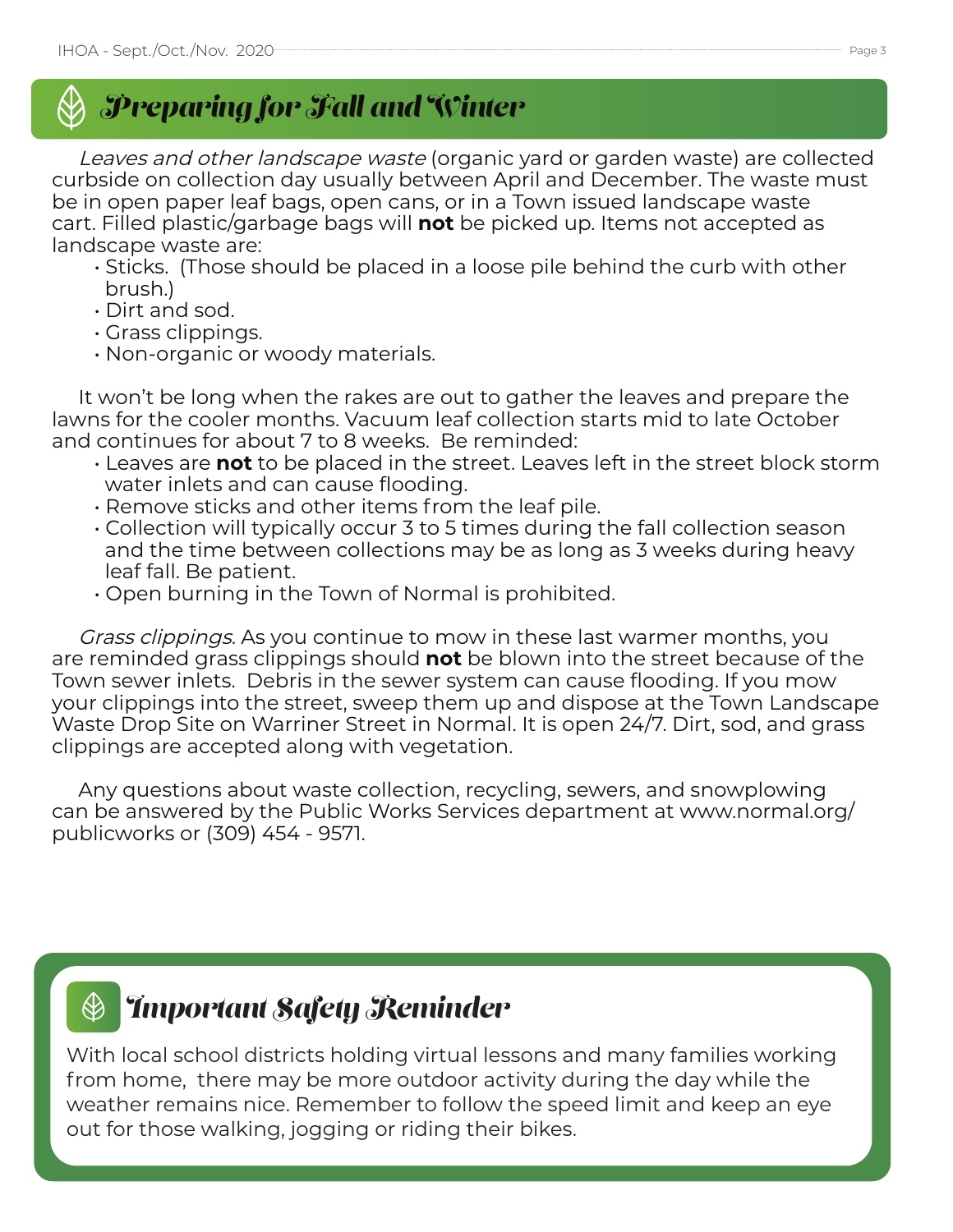

## *Ironwood Golf Course Update*

Ironwood Homeowners-

 My name is Tyler Bain, and I am the golf course superintendent here at Ironwood. I would like to take the time to update you on a few things.

 At the beginning of the year, I updated you on several projects we intended to do this year on the course. Due to the COVID-19 pandemic some of the projects were pushed back because of these circumstances.

 Aeration to the East lake of Ironwood was a project that was delayed, but we have recently been in contact with vendors to work out a plan. Currently, we plan to restock the lake with triploid carp or grass carp. This will help with some of the algae issues as well as some of the grass weed issues in the lake. We also plan to install aerators into the lake as well, this will help put oxygen back into the lake to prevent further fish kills. If you have further questions about this, please reach out to me anytime.

 Ironwood did purchase new golf carts this year. They arrived in early July and they have been a great addition to the golf course. The new carts replaced 8-year-old carts that needed to be replaced. The patrons were excited to get to use the new carts and they have been a big hit with everyone.

 We began mowing tall grass areas in early August and planned to wrapup the week of August 17. Once we have completed mowing, our staff will evaluate some areas of high weed pressure and spray later this month to help with this problem.

 As always, if you have any questions or concerns that you would like to share, please feel free to contact me via phone or email, and I will be happy to talk with you about them. Thank you for your time and I hope the golf course can continue to have a great relationship with the Ironwood HOA.

Tyler Bain Phone: (309) 454-9568 Email: tbain@normal.org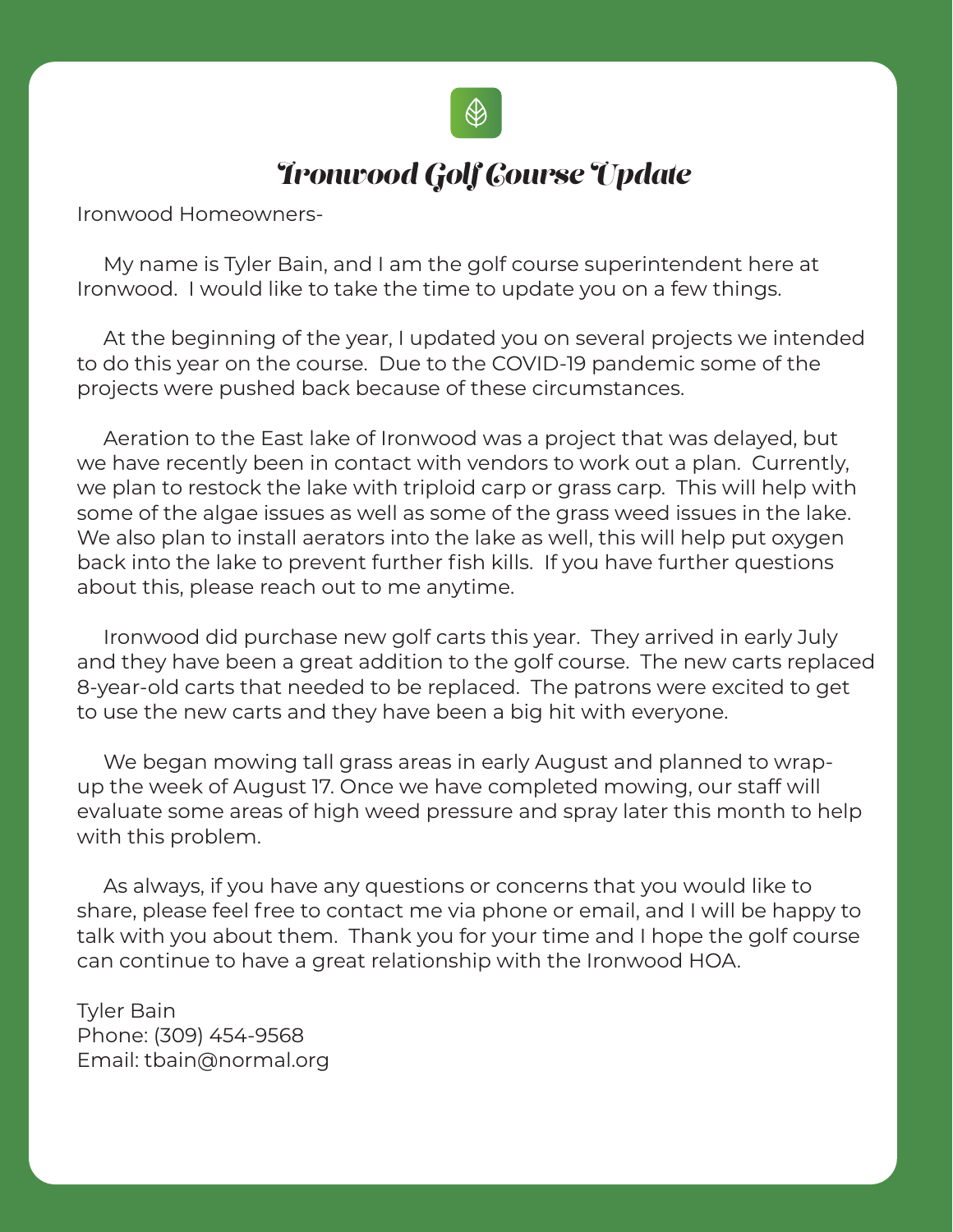# *An Ironwood View*

 In 1990, my husband and I began our search for a new home. That search ended as soon as we walked into an open house in Ironwood. Built on a cul de sac with only three other homes, it was just what we were looking for. Towanda Avenue went straight through the neighborhood at that time. There were no houses or trees to obstruct our view from an upstairs bedroom to the first tee at the golf course. No need to call over to the course; we knew whether or not we could get on the first tee.

 Within a year our street filled with houses. Towanda Avenue was reconfigured to include curves and medians with trees. We could look to the west out the back deck and watch sunsets. That is no longer the case since all the trees that we and our neighbors have added obstructs any view. What a difference thirty years makes.

 Ironwood Golf Course has matured in thirty years. Once called "Ironwind" in jest, no longer is it a desolate and open course. Large trees line the fairways, from tee to green the fairways are in excellent condition, and the new signage at each tee adds to the beauty.

 Where else can we live where our HOA fee is only \$50? For that fee, we have a Board that watches over our neighborhood and keeps it beautiful. I am so proud to call Ironwood home. Thanks to the Board and all who live here for making that so.

Mike and Kathy Hatch

## *Ironwood Home Sales the Last Six Months*

15 Single family detached homes sold in 1st quarter of 2020 14 were 1.5 and 2 story homes with 1 ranch home Sold price: high was \$409,000 – low was \$219,500 – with the average of \$277,830 Days on market: high was 269 – low was 2 day – with the average of 43

- 8 Single family detached homes are under contract 8 are 1.5 and 2 story homes List price: high was \$289,000 – low was \$309,000 – with the average of \$253,912 Days on market: high was 271 – low was 12 – with the average of 42
- 2 Single family attached homes sold in last 6 months. Sold price: high was \$192,000 – low was \$189,900 – with the average of \$190,950 Days on market: high was 38 – low was 14 – with the average of 21
- 1 Single family attached home under contract List price was \$169,000 Days on Market: 25
- Single family homes for sale as of August 2020 1 homes for sale – 2 story List price: high was \$290,000 | Days on market: high was 98

Information provided by the Bloomington-Normal Association of Realtors Provided by Floyd Aper, Real Estate Broker with Coldwell Banker Real Estate Group.